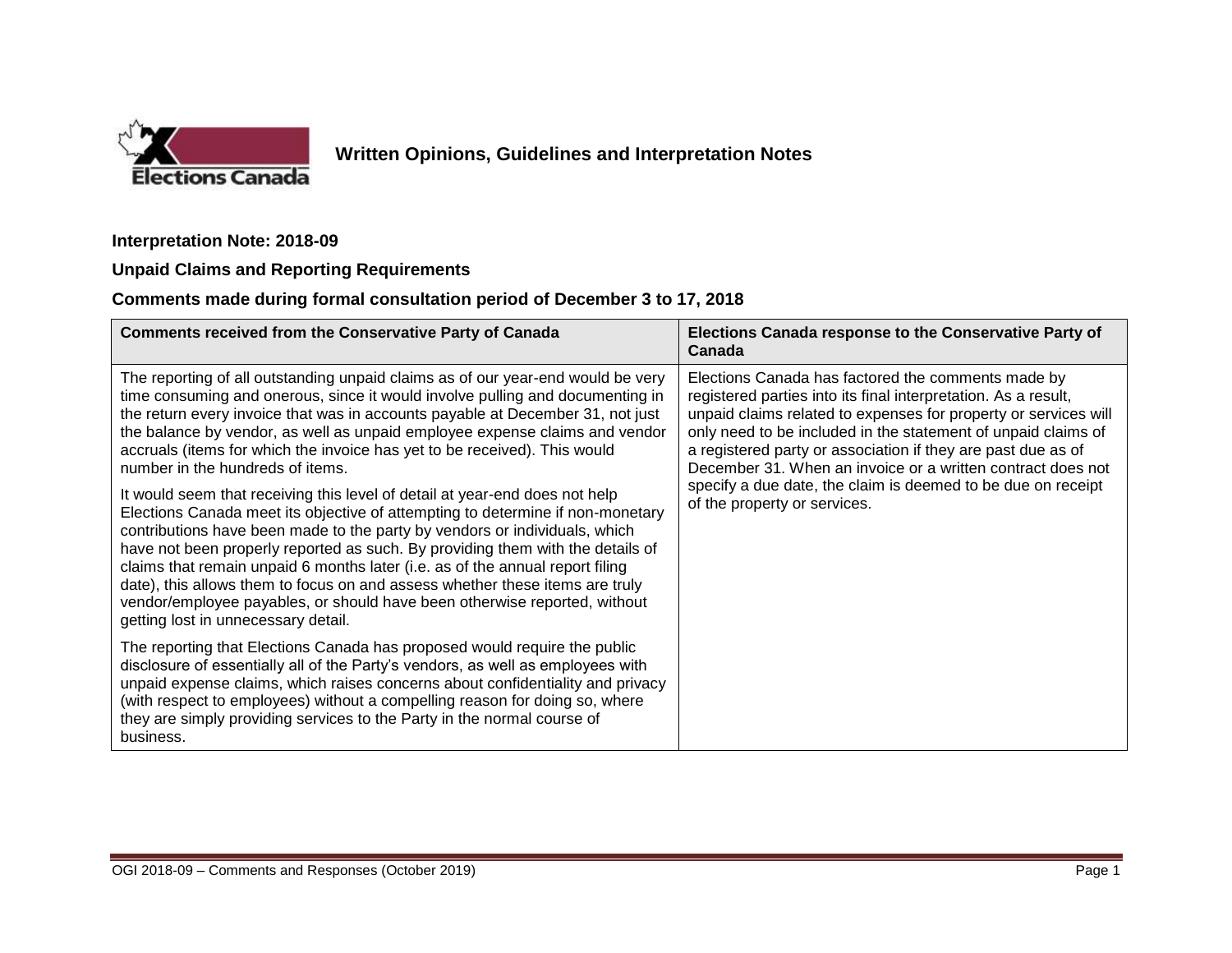| <b>Comments received from the Green Party of Canada</b>                                                                                                                                                                                                                                                                                                                   | Elections Canada response to the Green Party of Canada                                                                                                                                                                                                                                        |
|---------------------------------------------------------------------------------------------------------------------------------------------------------------------------------------------------------------------------------------------------------------------------------------------------------------------------------------------------------------------------|-----------------------------------------------------------------------------------------------------------------------------------------------------------------------------------------------------------------------------------------------------------------------------------------------|
| Would a detailed Accounts Payable listing be sufficient to be attached to the<br>return for those people using software that does not upload directly to the EFR<br>software?                                                                                                                                                                                             | Unpaid claims must be reported in the prescribed form.<br>However, as Elections Canada has revised its interpretation of<br>unpaid claims to be only those past due (see the response to<br>the Conservative Party of Canada above), there should be<br>significantly fewer claims to report. |
| Will the EFR software be able to support popular platforms like Quickbooks,<br>Simply Accounting, etc., for report uploads?                                                                                                                                                                                                                                               | The EFR software is not able to support those platforms.                                                                                                                                                                                                                                      |
| Will a simple declaration page be sufficient to denote the payment of the<br>previous year's unpaid claims, or will there be a need to detail individual<br>payments for each claim on the EFR report in the future Annual Reports?                                                                                                                                       | Individual payments still need to be detailed. However, as<br>Elections Canada has revised its interpretation of unpaid<br>claims to be only those past due, there should be fewer<br>payments to report.                                                                                     |
| Should individualized payment details be required, what would the payment<br>instrument convention be for direct deposit transactions? As opposed to a<br>payment made by cheque, whereby normal tracing/vouching would use the<br>cheque number as a record, what would be the equivalent that would be<br>acceptable by Elections Canada for an electronic transaction? | Registered parties and associations are not required to<br>include a cheque number or electronic reference number as<br>evidence that claims have been paid.                                                                                                                                  |
| My comment on the above is that while the "Goal of increased reporting is<br>transparency," there are ways which Elections Canada can augment the ability<br>of registered parties and associations to comply with these requirements and<br>safeguard the public trust, without imposing undue hardship on the reporting<br>entities.                                    | Elections Canada trusts that its final interpretation minimizes<br>any potentially undue hardship in the reporting of unpaid<br>claims.                                                                                                                                                       |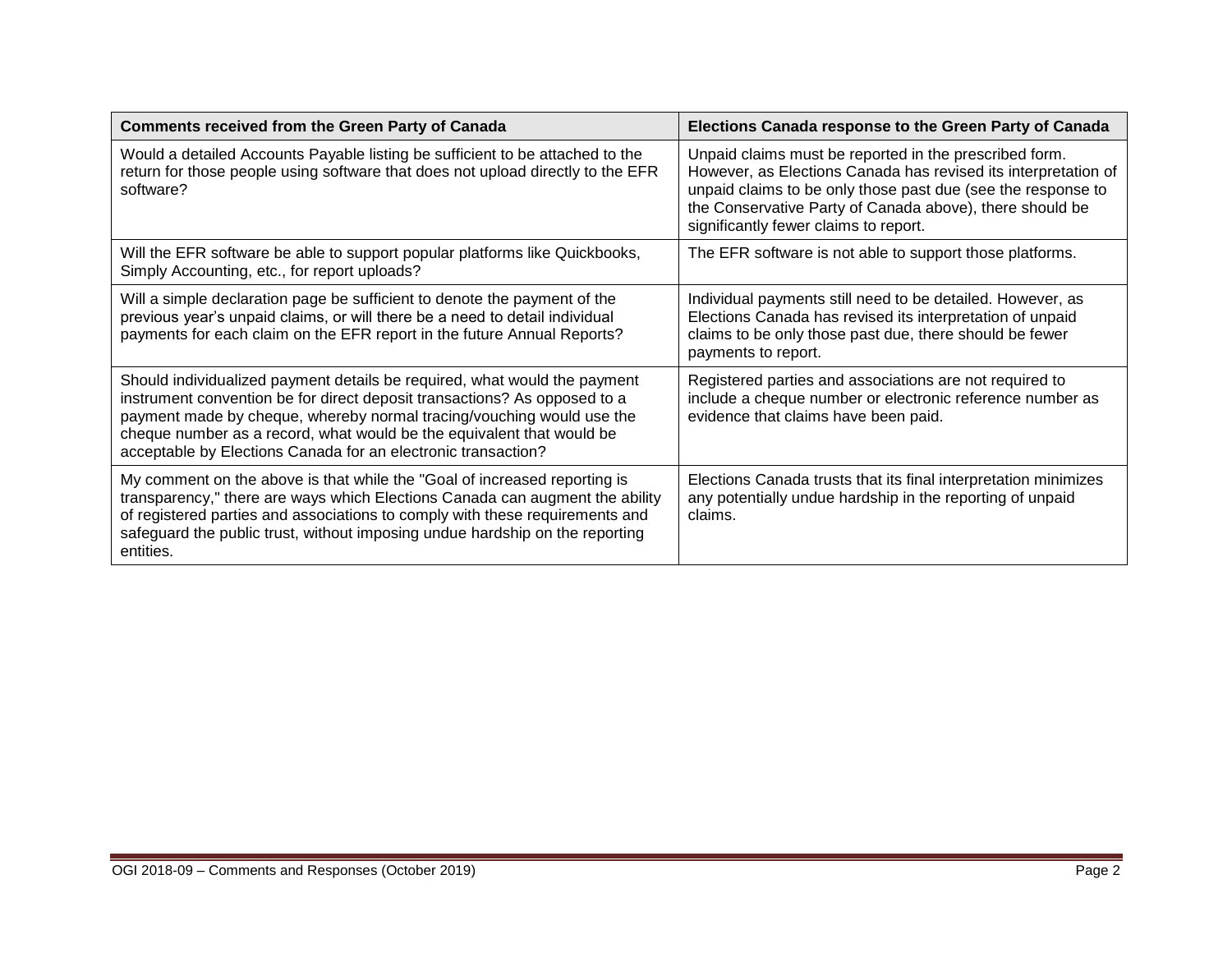| <b>Comments received from the Liberal Party of Canada</b>                                                                                                                                                                                                                                                                                                                                                                                                                                                                                                      | Elections Canada response to the Liberal Party of Canada                                                                                                                                          |
|----------------------------------------------------------------------------------------------------------------------------------------------------------------------------------------------------------------------------------------------------------------------------------------------------------------------------------------------------------------------------------------------------------------------------------------------------------------------------------------------------------------------------------------------------------------|---------------------------------------------------------------------------------------------------------------------------------------------------------------------------------------------------|
| To follow is the submission of the Liberal Party of Canada in respect of the<br>requirement to report "unpaid claims" in a financial return pursuant to section<br>432(2)(e)(ii) of the Canada Elections Act.                                                                                                                                                                                                                                                                                                                                                  | Elections Canada has factored the comments made by<br>registered parties into its final interpretation. As a result,<br>unpaid claims related to expenses for property or services will           |
| <b>LEGISLATION</b>                                                                                                                                                                                                                                                                                                                                                                                                                                                                                                                                             | only need to be included in the statement of unpaid claims of<br>a registered party or association if they are past due as of                                                                     |
| Section 432(2)(e) of the Canada Elections Act requires that a party's financial<br>return include:<br>"a statement of the registered party's assets and liabilities and any surplus                                                                                                                                                                                                                                                                                                                                                                            | December 31. When an invoice or a written contract does not<br>specify a due date, the claim is deemed to be due on receipt<br>of the property or services.                                       |
| or deficit in accordance with generally accepted accounting principles,<br>including a statement of                                                                                                                                                                                                                                                                                                                                                                                                                                                            | In response to your comment about reporting unpaid claims in<br>the aggregate at year-end, we note that the absence of the                                                                        |
| claims that are the subject of proceedings under section 429, and<br>(i)                                                                                                                                                                                                                                                                                                                                                                                                                                                                                       | word "each" cannot direct the interpretation. Claims must be                                                                                                                                      |
| unpaid claims, including those resulting from loans made to the<br>(ii)<br>registered party under section 373;"                                                                                                                                                                                                                                                                                                                                                                                                                                                | reported individually so that they can be tracked from one<br>fiscal year to the next, either by Elections Canada, a political<br>entity or the public. While all registered parties must have an |
| Section 432(6) of the Canada Elections Act, with respect to the statement of<br>unpaid claims, further states:                                                                                                                                                                                                                                                                                                                                                                                                                                                 | auditor review their annual return, registered associations<br>under the \$10,000 threshold are not subject to such a                                                                             |
| "The statement of unpaid claims referred to in subparagraph 432(2)(e)<br>shall include information indicating                                                                                                                                                                                                                                                                                                                                                                                                                                                  | requirement. It is therefore important for Elections Canada's<br>auditors to be able to accomplish the task. We note that the                                                                     |
| each unpaid claim in the statement for the previous fiscal period<br>(a)<br>that has been paid in full since that statement was provided; and                                                                                                                                                                                                                                                                                                                                                                                                                  | number of unpaid claims to report should be greatly reduced<br>under the final interpretation.                                                                                                    |
| each claim that remains unpaid 18 months after the day on which<br>(b)<br>it was due and each claim that remains unpaid 36 months after<br>the day on which it was due."                                                                                                                                                                                                                                                                                                                                                                                       | Similarly, while an upload capacity for unpaid claims has not<br>yet been developed, the now-reduced number of claims to<br>report should minimize any potentially undue hardship.                |
| <b>CLAIM VERSUS UNPAID CLAIM</b>                                                                                                                                                                                                                                                                                                                                                                                                                                                                                                                               |                                                                                                                                                                                                   |
| Sections 432(2)(e) and 432(6) distinguish between "unpaid claims" and<br>"claims," without definition. It is a well-established principle of statutory<br>interpretation that such a distinction must have been intentional by Parliament.<br>We submit that what Parliament intended was to differentiate between those<br>amounts which are claimed to be owing by a party and those amounts which<br>are claimed to be unpaid. In other words, a "claim" is simply an amount owing,<br>while an "unpaid claim" is an amount owing that is not yet past due. |                                                                                                                                                                                                   |
| Given the lack of definitional specificity in the text of the legislation, it would also<br>be helpful for a purposive analysis to be applied. The purpose of this section<br>appears to be to provide transparency as to (1) who might exercise influence<br>over a party by virtue of unsettled debts or loans, and (2) whether a registered<br>party is meeting its financial obligations as they come due. This interpretation is                                                                                                                          |                                                                                                                                                                                                   |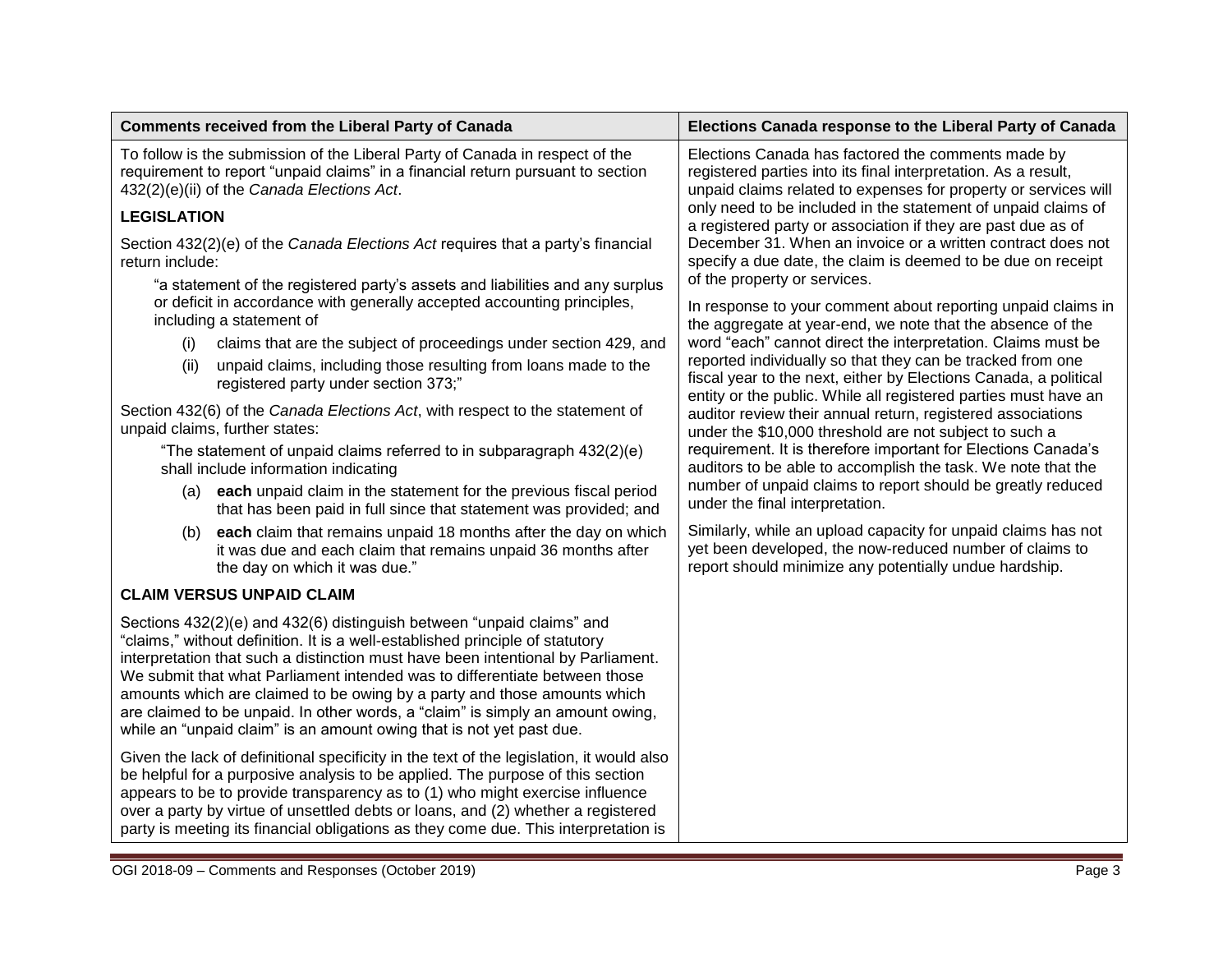strengthened by the reference to loans, and by the requirement to report annually on the status of pay downs, as well as to group claims in 18 months and 36 months.

We note in particular the language of section 432(6)(b), which strongly supports our reading of the legislation:

each *claim* that remains *unpaid* 18 months **after the day on which it was due** ….

This could be restated for clarity to read:

each *amount* that remains *an unpaid claim* 18 months **after the day on which it was due** …

In other words, a "claim" is not necessarily an "unpaid claim" but simply an amount owing. It only becomes an unpaid claim **after the day on which it is**  due. This language in section 436 [sic – 432(6)] clearly signals Parliament's intention here of distinguishing between a "claim" and an "unpaid claim."

## **SPECIFIC COMMENTS**

**First** , we note that on page 3 of the draft OGI, there is an acknowledgement that the *Canada Elections Act* does not include a definition of what is an unpaid claim. The draft OGI references sections 427 and 475.1 which, according to the draft OGI, state "… that a person who has a 'claim to be paid for a debt' must send an invoice or other document evidencing the claim to the registered party or association." However, the OGI omits the sections noted above. This leaves the impression that section 432(2)(e) requires the listing of all amounts owing as of a particular date, whether or not past "**the day on which it is due**" as required by section 436 [sic – 432(6)]. The legislation does not state this. The guidance should be clear that *a claim becomes an unpaid claim at the time that payment is past due*, and not at the moment it is invoiced to a registered party. Otherwise, the rule would require reporting of all vendors whose pay periods happen to occur over year -end, regardless of the currency of accounts. This would include, for example, this year, reporting of a vendor providing goods or services to a party in advance of a general election. It is appropriate that there be reasonable limits on disclosure of vendors in advance, such that a certain amount of operational competitiveness can be maintained until following the general election, when the payment of such unpaid claim s would be reported separately.

**Second**, we note that in the draft OGI, under the heading "Legal Framework," the third bullet states "The statement of unpaid claims must include **each** unpaid claim in the statement… ." We would ask the guidance to be clear that,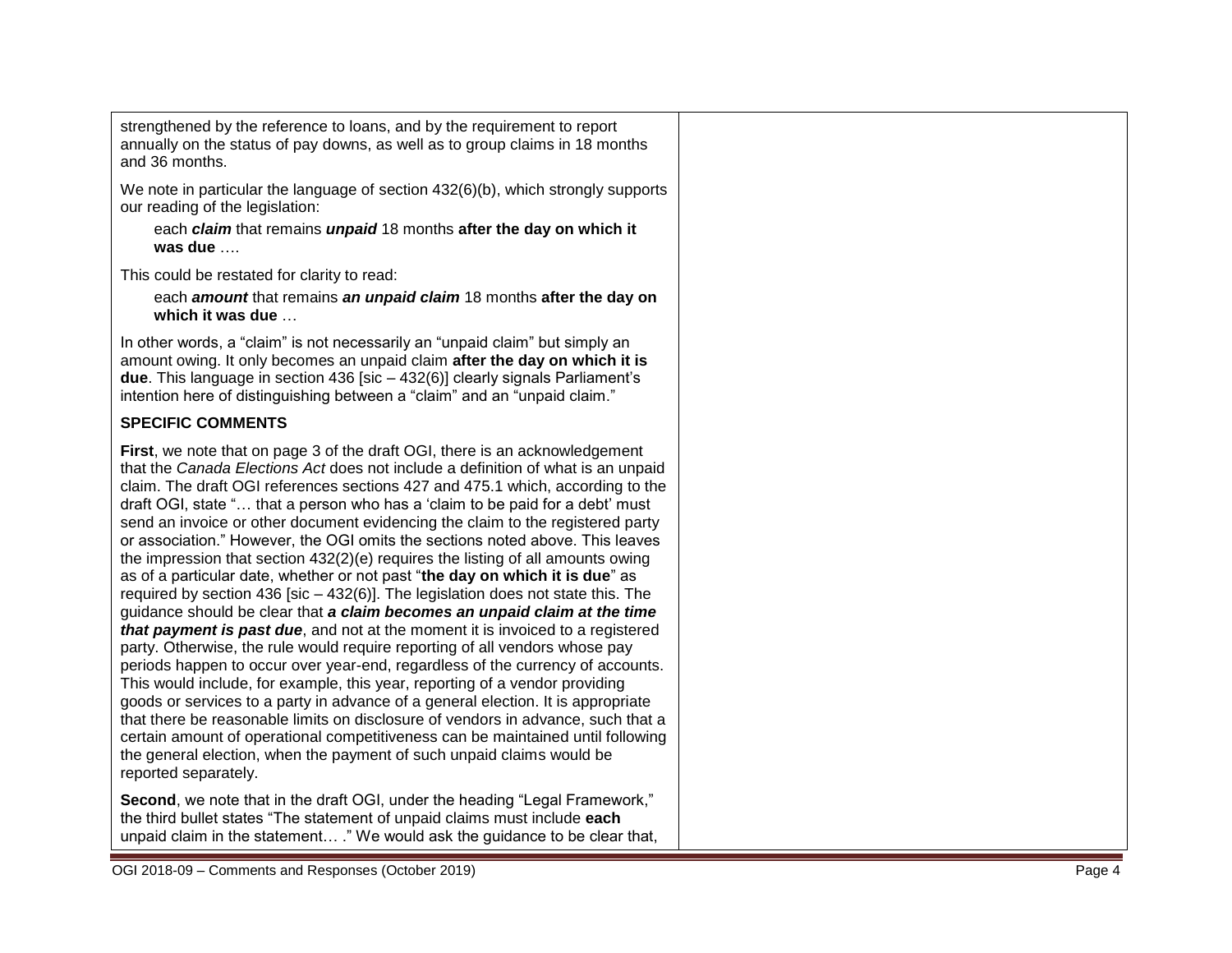when reporting year -end unpaid claims, such *year-end unpaid claims may be*  **aggregated together**, as one would typically find in a Generally Accepted Accounting Principles (GAAP) prepared financial statement in the liabilities section of a balance sheet. We note that the year -end reporting in section 432 simply requires that we report "unpaid claims"; the requirement to report "each" unpaid claim is only set out in section 436 [sic – 432(6)] and there applies only to a "previous fiscal period that has been paid in full" or to claims that are 18 months or more past due. It follows that all other unpaid claims reporting should be aggregated. While this aggregated approach may make it slightly more difficult for Elections Canada to subsequently verify the details of unpaid claims and their subsequent payment, we note that such verification is already undertaken by a party's auditor.

**Third**, we would like the guidance to be clear that *mere accruals in a financial statement are not necessarily an unpaid claim*. Financial statements prepared under GAAP include accruals to ensure, for example, that revenues and expenditures are matched in the same reporting fiscal period. However, an accrual of an expense does not necessarily mean the supplier has at that point a claim to be paid for a debt. In addition, the supplier would not send an invoice or other document evidencing the claim because their claim would not then be currently legally enforceable. For example, a party may make an accrual for work pertaining to a long-term technology development project, but the contract between the party and the developer requires certain milestones to be reached before the party would have a legal obligation to make a payment. Consequently, in our view, accruals that are made for financial statement purposes for which an invoice has not been received would only be aggregated as an unpaid claim without the need to report when such accrual had been paid in a following fiscal period.

**Finally**, when the payment of unpaid claims needs to be reported, we suggest that the *Registered Party Financial Transactions Annual Return* must *have an upload capability to allow a party to upload such now paid unpaid claims in a manner similar to the uploading of contributions* as the volume will be significant, and keeping in mind that a party is not obligated to file reports electronically.